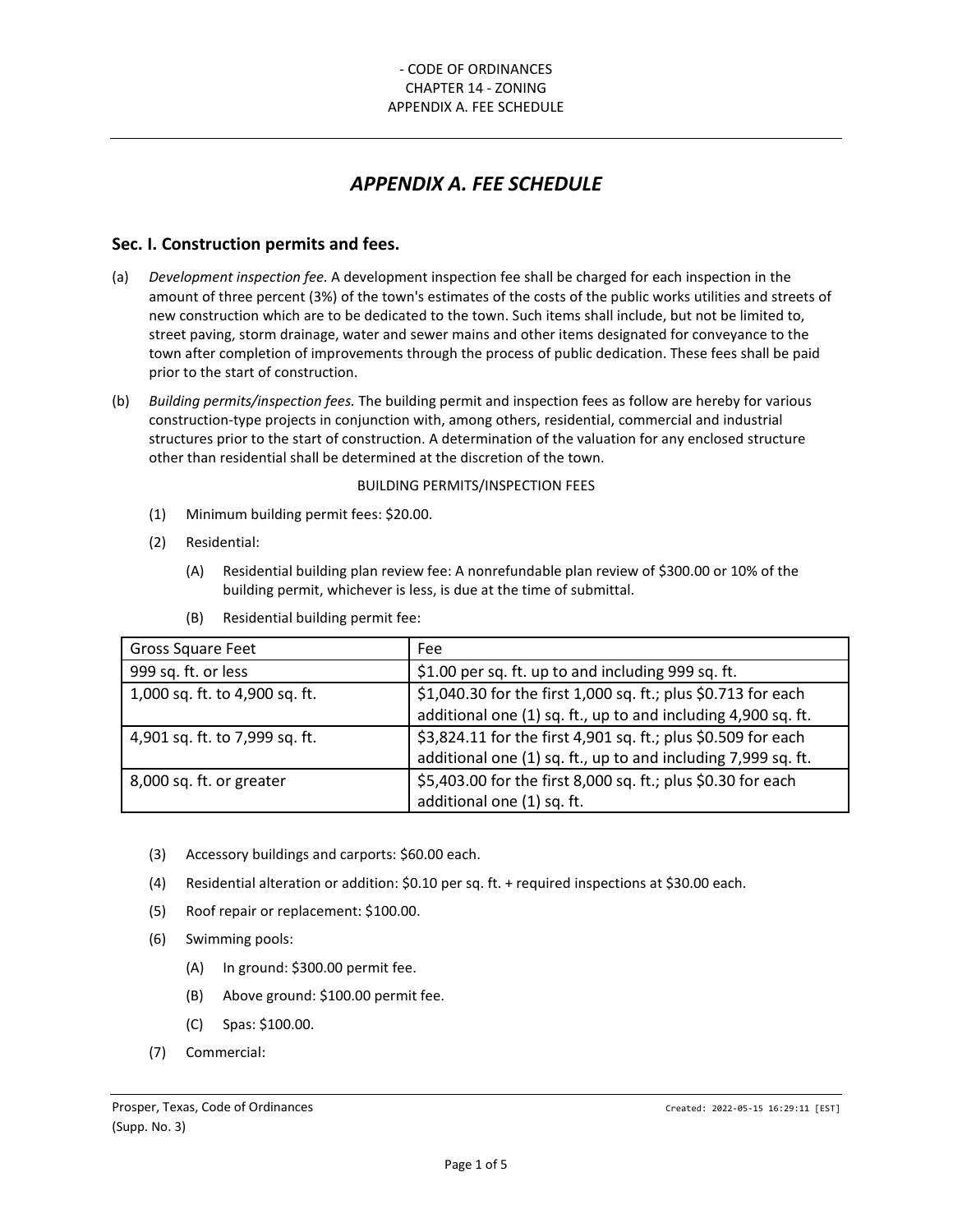(A) Commercial building plan review fee: A nonrefundable plan review of \$300.00 or 10% of the building permit, whichever is less, is due at the time of submittal.

| <b>Total Valuation</b>  | Plan Review Fee                         | <b>Inspection Fee</b>                  |
|-------------------------|-----------------------------------------|----------------------------------------|
| $$1.00 - $10,000.00$    | \$50.00                                 | \$76.92                                |
| $$10,001.00-$           | \$70.69 for the first \$10,000.00; plus | \$108.75 for the first \$10,000.00;    |
| \$25,000.00             | \$5.46 for each additional \$1,000.00   | plus \$8.40 for each additional        |
|                         |                                         | \$1,000.00                             |
| $$25,001.00-$           | \$159.59 for the first \$25,000.00;     | \$234.75 for the first \$25,000.00;    |
| \$50,000.00             | plus \$3.94 for each additional         | plus \$6.06 for each additional        |
|                         | \$1,000.00                              | \$1,000.00                             |
| $$50,001.00-$           | \$251.09 for the first \$50,000.00;     | \$386.25 for the first \$50,000.00;    |
| \$100,000.00            | plus \$2.73 for each additional         | plus \$4.20 for each additional        |
|                         | \$1,000.00                              | \$1,000.00                             |
| $$100,001.00-$          | \$387.59 for the first \$100,000.00;    | \$596.25 for the first \$100,000.00;   |
| \$500,000.00            | plus \$2.19 for each additional         | plus \$3.36 for each additional        |
|                         | \$1,000.00                              | \$1,000.00                             |
| \$500,001.00-           | \$1,263.59 for the first \$500,000.00;  | \$1,940.25 for the first \$500,000.00; |
| \$1,000,000.00          | plus \$1.85 for each additional         | plus \$2.85 for each additional        |
|                         | \$1,000.00                              | \$1,000.00                             |
| \$1,000,001.00 and over | \$2,188.59 for the first                | \$3,365.25 for the first               |
|                         | \$1,000,000.00; plus \$1.23 for each    | \$1,000,000.00; plus \$1.89 for each   |
|                         | additional \$1,000.00                   | additional \$1,000.00                  |

(B) Commercial building permit fee:

The valuation shall be based upon the square foot construction cost per the most current ICC Building Valuation Data. The valuation is determined using the building gross area times the square foot construction cost. For shell only buildings deduct 20 percent of construction cost.

- (8) Certificate of occupancy: \$50.00 each.
- (9) Contractor registration: \$100.00 each. All contractors are required to register with the town. Annual \$100.00 registration fee.
- (10) After-hours inspections: \$30.00 per inspection.
- (11) Demolition: \$20.00 permit fee.
- (12) Document retrieval fee: \$10.00.
- (13) Dumpster enclosure: \$20.00 permit fee/per enclosure.
- (14) Fence: \$30.00 per permit. No permit needed if replacing less than 2 panels of fence totaling less than 16' in length.
- (15) Foundations or foundation repair: \$50.00.
- (16) Lawn irrigation systems: \$30.00 permit fee. Inspection must be done by a certified backflow tester and report must be given to building inspector.
- (17) Miscellaneous inspections: Backflow prevention, electrical, mechanical, and plumbing: \$30.00 each.
- (18) Multifamily: One application is required per building: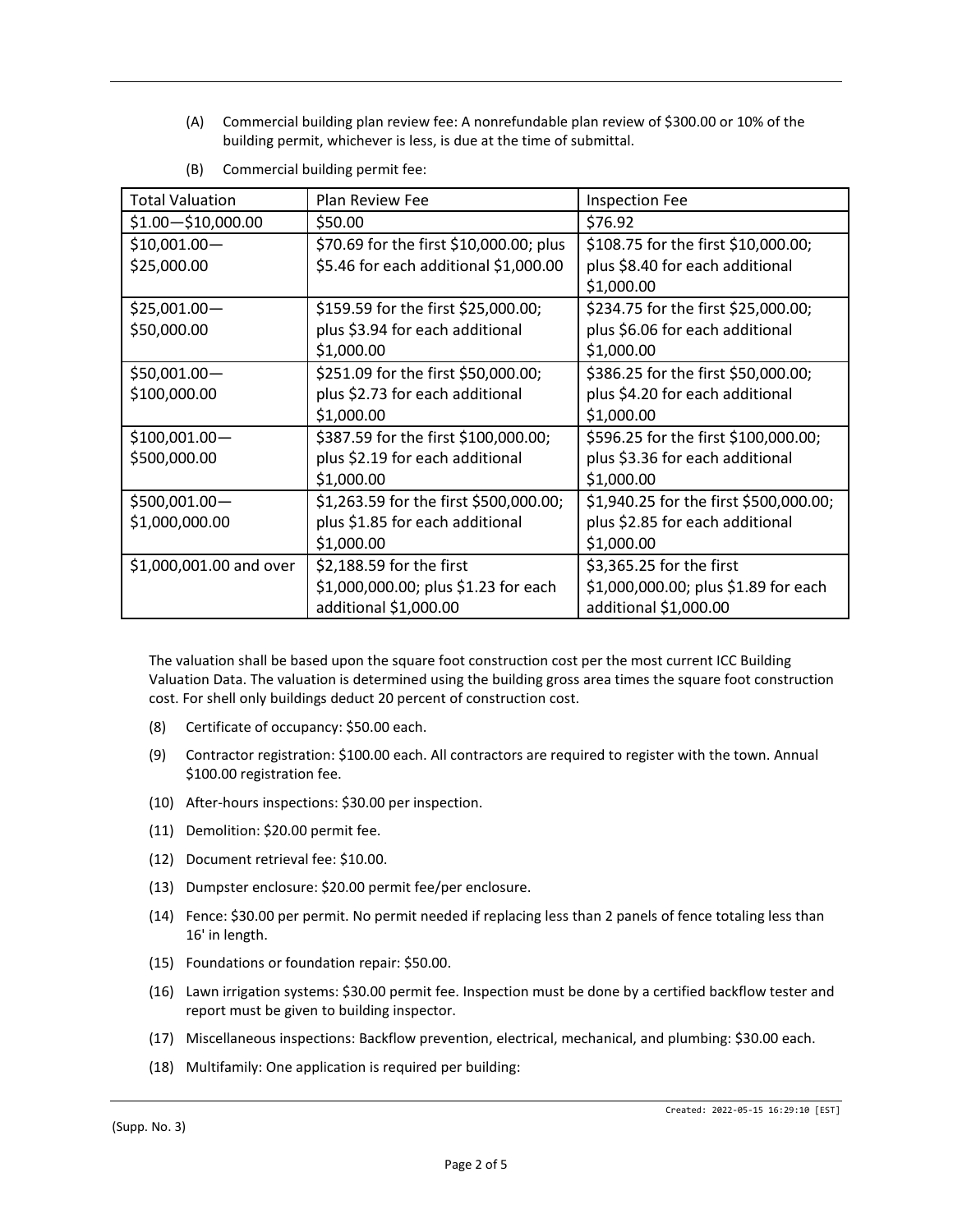- (A)  $$5.00$  per \$1,000.00 valuation of project  $+$  \$0.02 per sq. ft. for fire plan review.
	- (i)  $1-3,000$  sq. ft.: \$60.00
	- (ii) 3,001—10,000 sq. ft.: \$80.00
	- (iii) 10,001—100,000 sq. ft.: \$100.00
	- (iv) Over 100,000 sq. ft.: \$120.00
- (B) Fees are separate (i.e., \$60.00 plumbing + \$60.00 mechanical, etc.).
	- (19) Reinspection fee:
- (A) \$50.00 for the first reinspection.
- (B) \$75.00 for the second reinspection.
- (C) \$100.00 for the third reinspection.
- (D) Fees will increase on a basis of \$25.00 each thereafter.
	- (20) Reprint of permit: \$10.00 each.
	- (21) Sidewalks/approaches: \$20.00 per permit.
	- (22) Temporary outdoor seasonal sale or special event permit: \$100.00 permit fee + \$1,000.00 deposit.
	- (23) Construction trailer: \$80.00.
- (c) Third-party geotechnical and material testing fee. The town shall hire and manage third-party geotechnical and material testing companies for any project where such testing is deemed necessary and proper by the town. The town shall be reimbursed by the developer for the town's actual costs for such geotechnical and material testing.
- (d) Camera inspection fee for wastewater mains. Prior to town acceptance of any wastewater main, the town shall inspect the wastewater main by camera. The fee for such inspection shall be \$1.00 per linear foot of wastewater main.
- (Ord. No. 19-40 6-25-19; Ord. No. 19-68, § 2, 9-10-19)

## **Sec. II. Mechanical/plumbing permit fees.**

The following mechanical/plumbing permit fees are hereby adopted. Calculate by square footage or unit fee schedule, whichever is less.

- (1) Square footage of building floor area:
	- $(A)$  1-3,000: \$60.00.
	- (B) 3,001—10,000: \$80.00.
	- (C) 10,001—100,000: \$100.00.
	- (D) Over 100,001: \$120.00.
- (2) Plumbing fixtures or gas traps:
	- (A) First 10 fixtures: \$30.00.
	- (B) Each additional: \$2.00.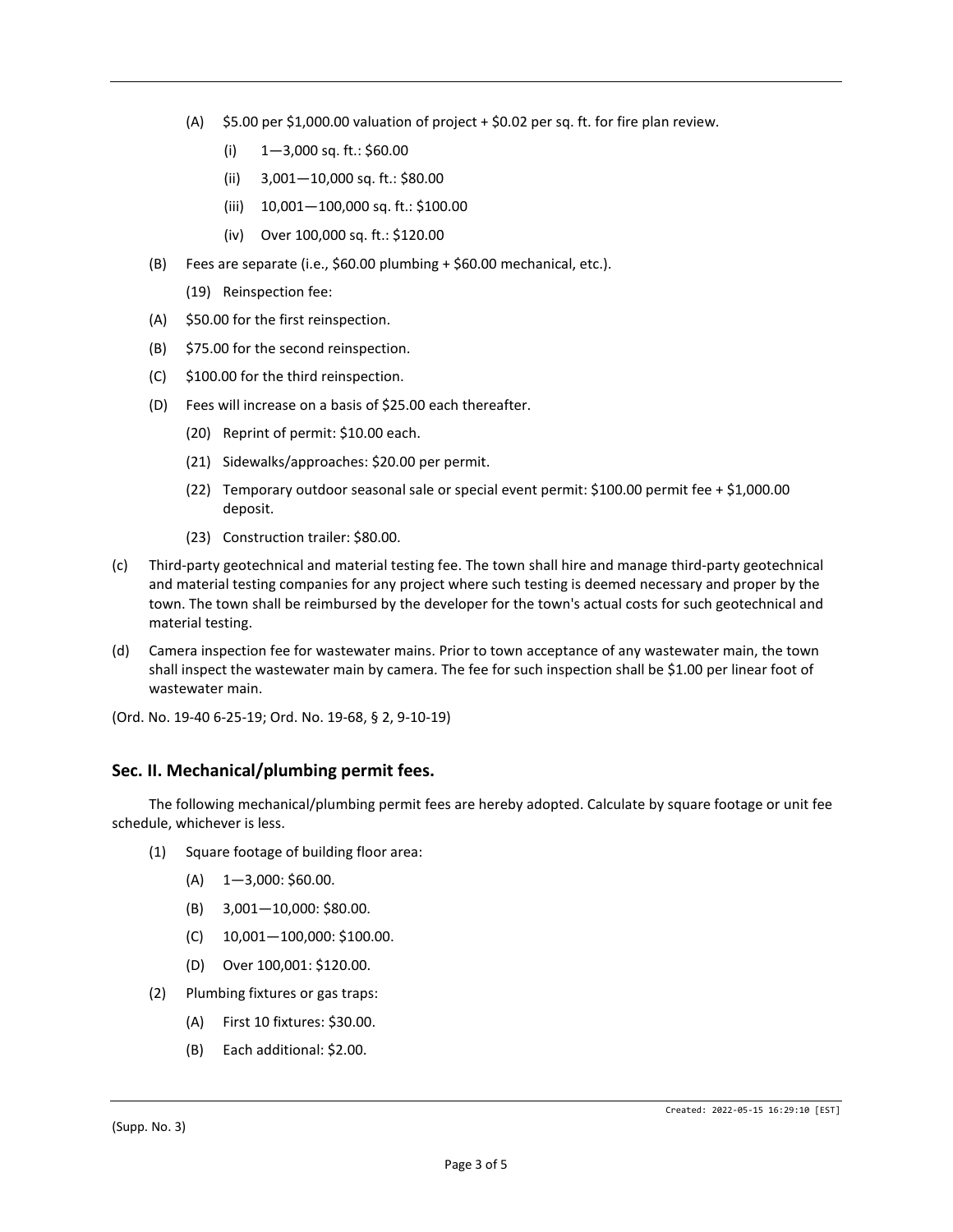- (3) Gas piping:
	- (A) First 5 openings: \$30.00.
	- (B) Each additional: \$2.00.
- (4) Fan coil and power induction units: \$3.00.
- (5) Furnaces and/or air conditioners:
	- (A) Furnaces up to 100,000 Btu/and NC units up to 5 tons:
		- (i) First unit: \$30.00.
		- (ii) Each additional: \$5.00.
	- (B) Furnaces greater than 100,000 Btu/ and NC units greater than 5 tons:
		- (i) First unit: \$40.00.
		- (ii) Each additional: \$8.00.
- (6) Boilers/refrigeration/absorption units:
	- (A) Boiler or refrigeration up to 15 horsepower or absorption units up to 500,000 Btu/h:
		- (i) First unit: \$30.00.
		- (ii) Each additional: \$5.00.
	- (B) Boiler or refrigeration units greater than 15 horsepower but not more than 30 horsepower or absorption units greater than 500,000 Btu/h but not more than 1,000,000 Btu/h:
		- (i) First unit: \$40.00.
		- (ii) Each additional: \$8.00.
	- (C) Boiler or refrigeration units greater than 30 horsepower or absorption units greater than 1,000,000 Btu/h
		- (i) First unit: \$50.00.
		- (ii) Each additional: \$15.00.
- (7) Commercial hoods/kitchen ventilation:
	- (A) Type I commercial hood:
		- (i) First unit: \$50.00.
		- (ii) Each additional: \$20.00.
	- (B) Type II commercial hood:
		- (i) First unit: \$40.00.
		- (ii) Each additional: \$15.00.

#### **Sec. III. Electrical permit fees.**

The following electrical permit fees are hereby adopted.

- (1) Simple electrical permit: \$30.00, or calculated by square footage for commercial properties.
- (2) 1—3,000 square feet: \$60.00.